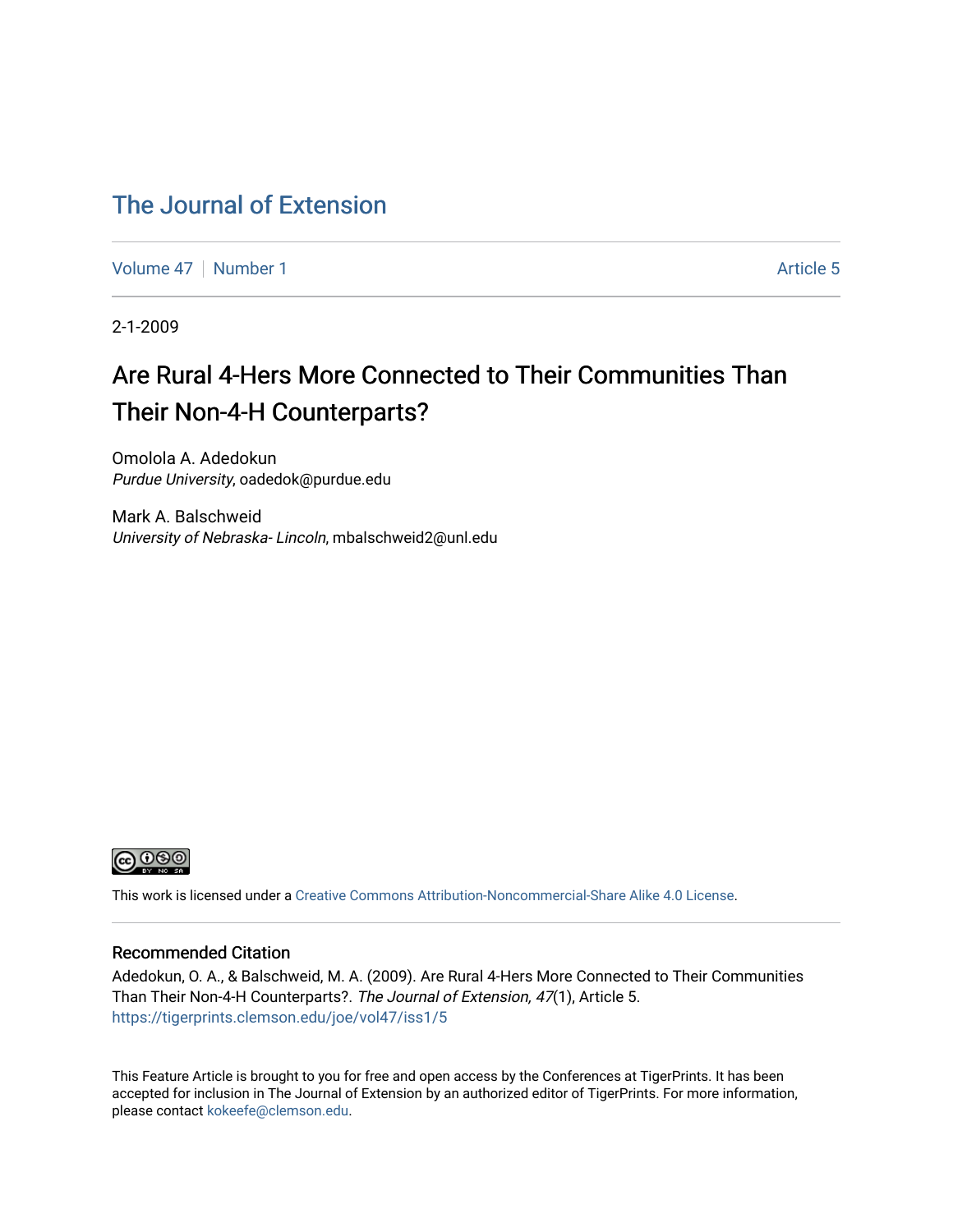

**February 2007 // Volume 45 // Number 1 // Feature Articles // 1FEA6**



#### **Chutima Ganthavorn**

Nutrition, Family and Consumer Sciences Advisor Riverside County Cooperative Extension Moreno Valley, California [cganthavorn@ucdavis.edu](mailto:cganthavorn@ucdavis.edu)

### **Joe S. Hughes**

Assistant Professor Nutrition & Food Sciences Program California State University San Bernardino, California [jhughes@csusb.edu](mailto:jhughes@csusb.edu)

# **Introduction**

Prevention of obesity has risen to the top of the list of U.S. public health priorities (NCHS, CDC, 2004). Although dramatic increases in obesity have been seen in all age groups, obesity is particularly troubling among children (Duderstadt, 2004). Over the past three decades, the obesity rate has more than doubled for preschool children aged 2 to 5 years and adolescents aged 12 to 19 years, and more than tripled for children aged 6 to 11 years (Trowbridge, 2004). This epidemic is occurring in boys and girls in all 50 states, in younger children as well as adolescents, across all socioeconomic strata, and among all ethnic groups. However, specific subgroups, including African Americans, Hispanics, and American Indians, are disproportionately affected (Koplan, Liverman, & Kraak, 2005).

Health practitioners view childhood obesity as an area where the benefits of prevention are great because they reduce the need for treatment later in life (Passehl et al., 2004). Obese children tend to become obese adults, and obesity early in life is predictive of coronary heart disease, hypertension, and diabetes in adulthood (Nicklas, Yang, Baranowski, Zakeri, & Berenson, 2003). While the links between diet and obesity are complex and difficult to clearly delineate, interventions that involve improved eating habits (Spoon, Benedict, Leontos, & Krelle-Zepponi, 1998), and increased physical activity (Cason, Wenrich, & Ly, 2005), while avoiding highly restrictive diets and medications, are favored by healthcare professionals (Robinson & Sirard, 2005).

The obesity epidemic has significant implications for Cooperative State Research, Education, and Extension Service (CSREES) initiatives and programming related to its mission of "a safe, sustainable, competitive U.S. food and fiber system and strong, healthy communities, families, and youth through integrated research, analysis, and education" (Litchfield, Muldoon, Welk, Hallihan, &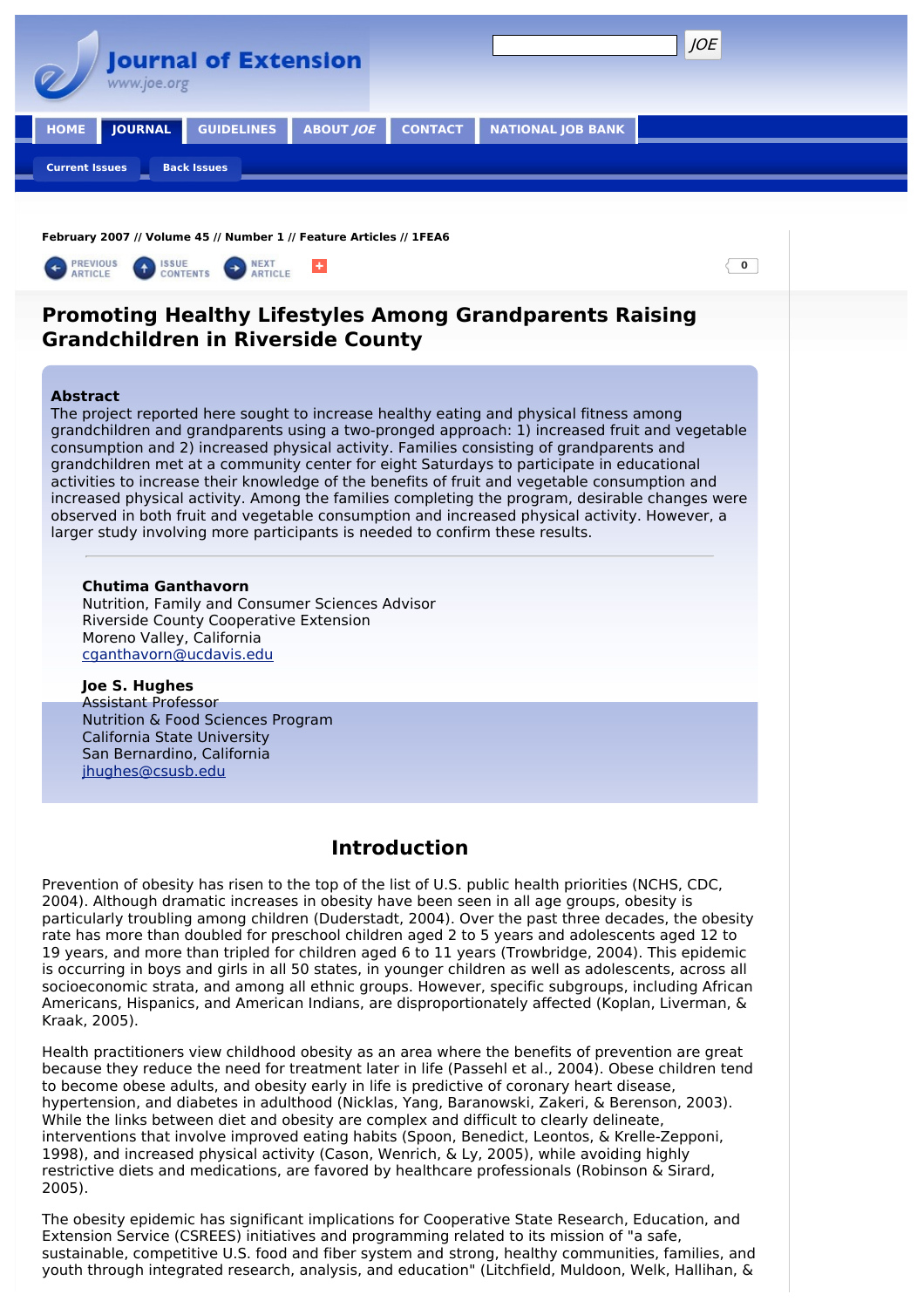Lane, 2005). In recent years, an increasing number of Cooperative Extension programs have targeted childhood obesity, including the University of California program Children and Weight: What Health Professionals Can Do About It (Robinson, 2004). However, programming targeting obesity issues among children being raised by grandparents is limited.

The incidence of childhood obesity in Riverside County, California, is similar to that in many parts of the U.S. The percent of overweight children 0-12 years among low-income families in Riverside County is 14.6%, which is higher than both the national (11%) and the state averages (14.4%). In 2002, in the Corona/Norco area of Riverside County, a community-based coalition named Corona-Norco Children and Weight Coalition (CN-CWC) was formed to address the growing problem of childhood obesity. The coalition is made up of health professionals and community leaders concerned about the unhealthy lifestyles, unhealthy eating habits, and lack of physical activity among children.

The purpose of the coalition was to develop programs within the community to reverse the trend of increasing childhood obesity. During 2003-2004, CN-CWC received funding from General Mills Champions Youth Nutrition and Fitness Grant to start a project for grandchildren being raised by their grandparents. The project was designed to work with both grandchildren and grandparents, and aimed at reducing obesity by a two pronged approach: 1)increasing fruit and vegetable consumption and 2)increasing physical activity.

# **Methodology**

Recruitment efforts were targeted at youth ages 9-12 from households where grandparents are raising grandchildren. Recruited families were asked to fill out an enrollment form and to attend a 2-hour group meeting once a week for 8 weeks.

The group meetings were a combination of goal setting, education, fun activities, and group support. Education and activities were designed to increase understanding of the link between fruit and vegetable consumption, physical activity, and health. Activities were geared toward helping to put knowledge into practice and included food demonstrations, a grocery store tour, taste testing, and a nutrition game. Participants were given free fruits and vegetables to take home every week to encourage consumption. In addition, participants were given pedometers to keep track of their steps and were asked to keep track of their activities for the President's Challenge program. Six families (7 grandparents and 9 grandchildren) successfully completed the project.

### **Recruitment Efforts**

Recruitment proved to be more difficult than anticipated, and we had to delay the project start date from early January 2004 to mid February 2004. We expanded outreach and launched major efforts in recruiting grandparents raising grandchildren families by seeking assistance from various agencies. Flyers and announcements were distributed at several community meetings and locations, including doctor offices in Corona-Norco area. Almost 170 flyers were mailed out to families on the mailing list provided by the Grandparents Raising Grandchildren Task Force, an entity under the Riverside County Office on Aging.

### **Recruitment Results**

Twenty-six families were initially recruited. However, only 14 families filled out the enrollment form and only nine families (11 grandparents and 13 grandchildren) showed up for the first group meeting. It was difficult for grandparents raising grandchildren families to commit to a long-term project such as this one. Several grandparents had grandchildren older or younger than the targeted age group, and we were unable to accommodate them. A few grandparents had lost custody of their grandchildren during the waiting period prior to the start of the project. Others had work conflicts or health issues. Two grandparents cited distance as the barrier to their participation. At the time the project started, gasoline prices went up dramatically, and this may have contributed to the change in their decision to participate.

### **Participant Demographics**

Tables 1-4 show the age, gender, and ethnicity of the nine families (11 grandparents and 13 grandchildren) that came to the first group meeting. The majority of the children (84%) were in the 9-12 age group. There were 38% male and 61% female in the grandchildren group. Their ethnicities were 46% White, 15% Black, 15% American Indian, 23% Hispanic, and 0% Asian. The majority of the grandparents (91%) were in the 50-69 age group. There were 18% male and 82% female in the grandparents group. Their ethnicities were 82% White, 9% Black, 0% American Indian, 9% Hispanic, and 0% Asian.

All families were low income. About 55% received federal assistance, and 44% were below 150% poverty level. When asked whether they ran out of food before the end of the month, 72% answered "sometimes" or "always." Grandchildren participating in this project had been living for a relatively long time with their grandparents (4-12 years), and in most cases grandparents were their legal guardians.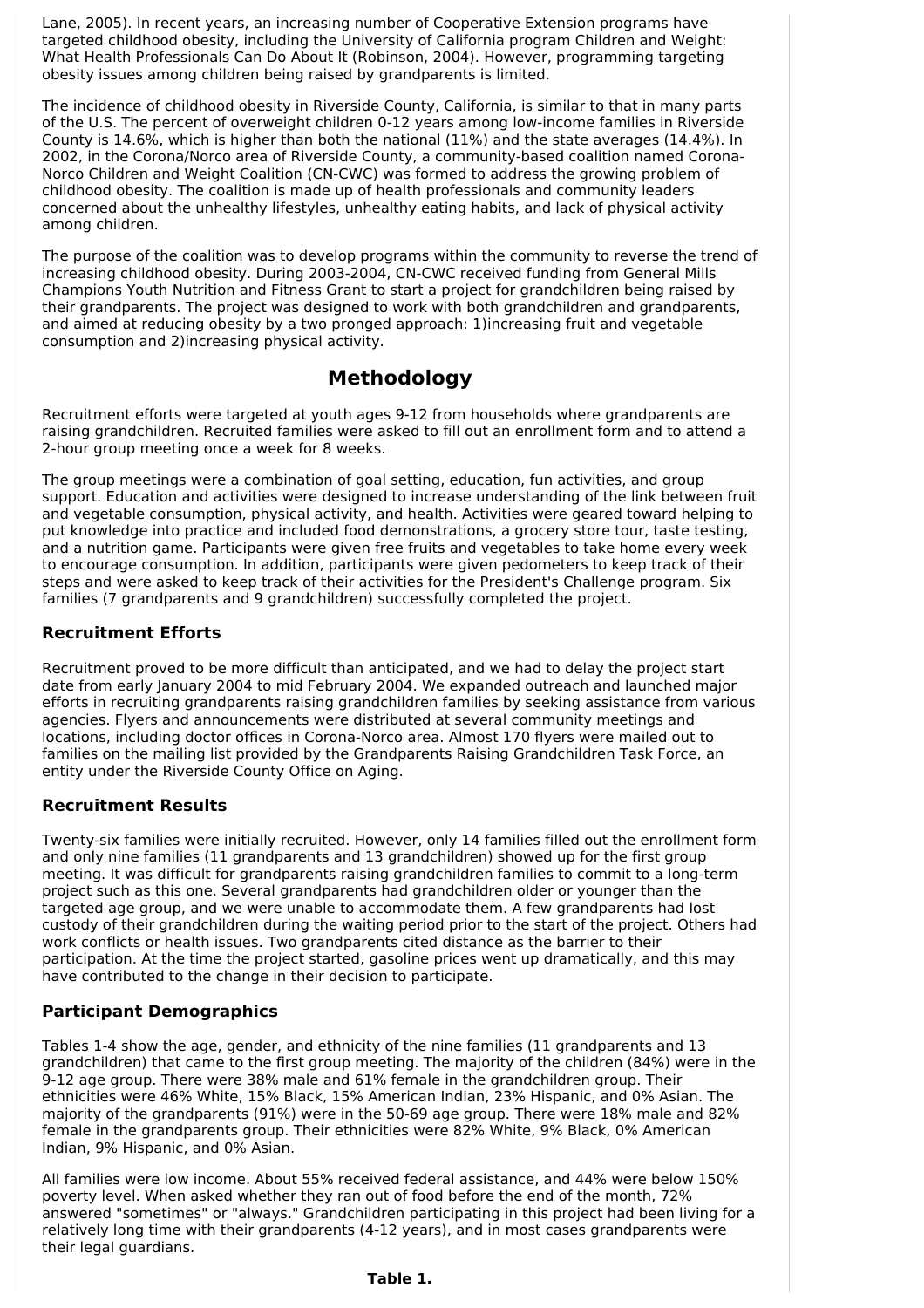#### Age of Youth

| Age   | <b>Number</b> | <b>Percent</b> |  |  |  |
|-------|---------------|----------------|--|--|--|
|       |               | 8%             |  |  |  |
| 8     | 8%            |                |  |  |  |
| 9     | 4             | 31%            |  |  |  |
| 10    |               | 0%             |  |  |  |
| 11    | $\mathcal{P}$ | 15%            |  |  |  |
| 12    | 5             | 38%            |  |  |  |
| Total | 13            | 100%           |  |  |  |

**Table 2.** Youth Gender and Ethnicity

| <b>Ethnicity</b> | Male          |       | <b>Female</b>              |     | <b>Total</b>            |     |
|------------------|---------------|-------|----------------------------|-----|-------------------------|-----|
|                  | <b>Number</b> |       | Percent   Number   Percent |     | <b>Number   Percent</b> |     |
| White            | 3             | 23%   | 3                          | 23% | 6                       | 46% |
| <b>Black</b>     | 0             | 0%    | 2                          | 15% | 2                       | 15% |
| American Indian  | 0             | $0\%$ | $\mathcal{P}$              | 15% | 2                       | 15% |
| Hispanic         | 2             | 15%   | 1                          | 8%  | 3                       | 23% |
| Asian            | 0             | 0%    | 0                          | 0%  | 0                       | 0%  |
| Total            | 5             | 38%   | 8                          | 61% | 13                      | 99% |

**Table 3.** Adult Age

| Age   | <b>Number</b> | <b>Percent</b> |  |  |
|-------|---------------|----------------|--|--|
| $50$  |               | 9%             |  |  |
| 50-59 |               | 55%            |  |  |
| 60-69 |               | 36%            |  |  |
| $>69$ |               | 0%             |  |  |
| Total | 11            | 100%           |  |  |

**Table 4.**

Adult Gender and Ethnicity

| <b>Ethnicity</b> | Male |       | <b>Female</b> |       | Total                                                  |      |
|------------------|------|-------|---------------|-------|--------------------------------------------------------|------|
|                  |      |       |               |       | Number   Percent   Number   Percent   Number   Percent |      |
| White            | 2    | 18%   |               | 64%   | 9                                                      | 82%  |
| African American | 0    | 0%    |               | 9%    | 1                                                      | 9%   |
| Native American  | 0    | $0\%$ | 0             | $0\%$ | 0                                                      | 0%   |
| Hispanic         | 0    | 0%    | 1             | 9%    | 1                                                      | 9%   |
| Asian            | 0    | $0\%$ | 0             | 0%    | 0                                                      | 0%   |
| Total            | 2    | 18%   | 9             | 82%   | 11                                                     | 100% |

### **Program Activities**

At the first group meeting, participants were asked to sign a consent form and a photo release form. They were informed of the goals and the expected outcomes of the project. Each participant was given a pedometer and was asked to keep track of the steps and the time spent doing physical activity for President's Challenge Program. The incentive for this effort was \$50 toward a smoothie maker for grandparents or \$50 toward walking shoes for grandchildren, to be awarded at the end of 8 weeks.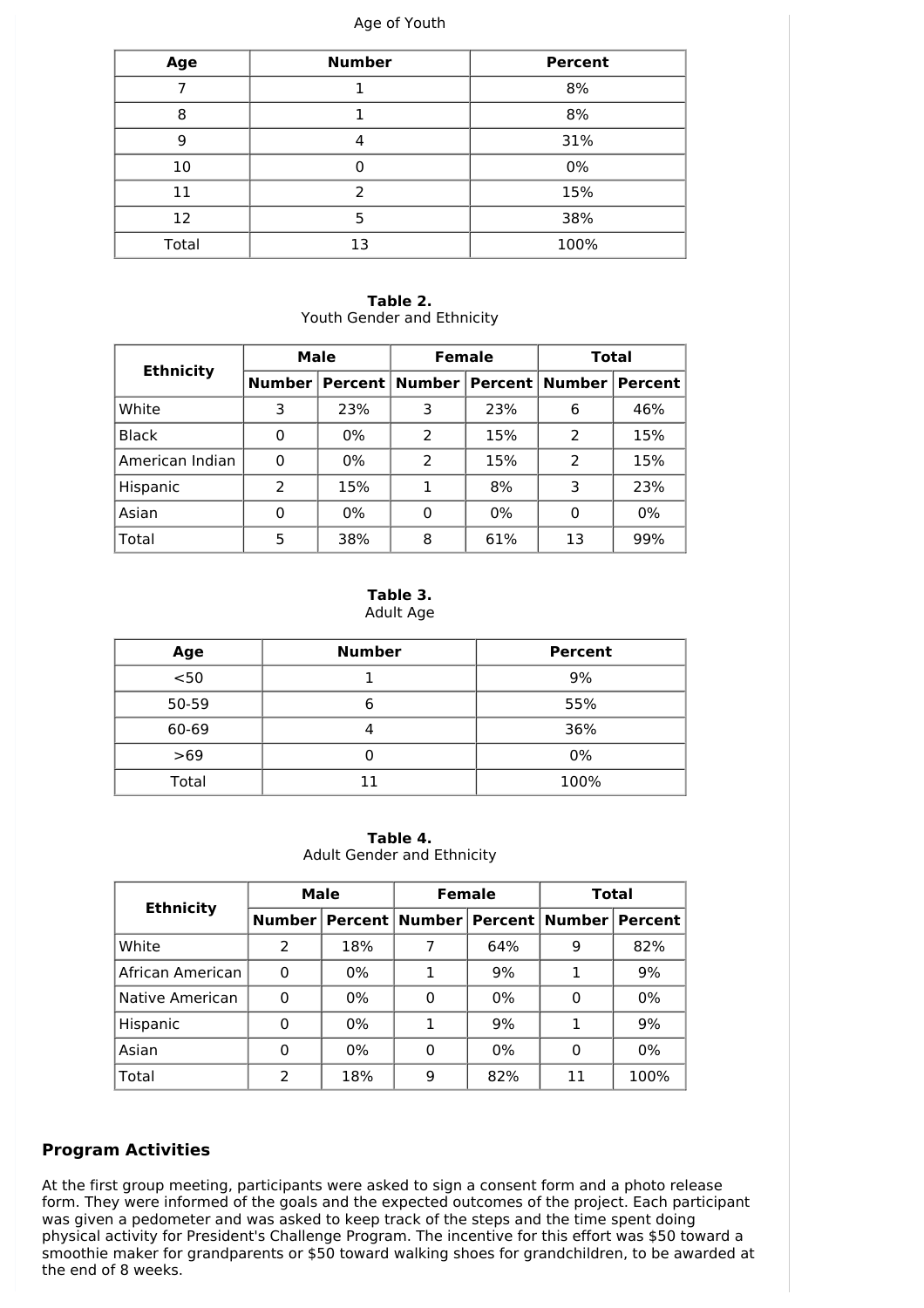Participants used the scorecard from the 5 A Day "Be Active" Program (Riverside County Health Nutrition Services) to keep track of their steps or hours of physical activity. Small incentives (socks, jump ropes, balls, hula hoops, Frisbees, 3 lb. Weights, etc.) were given weekly when participants turned in their scorecards. Topics covered included 5-A-Day, the Food Guide Pyramid, reading food labels, phytochemicals, etc. Information was communicated using mini-lectures interspersed with audience participation activities. Sometimes participants brought other family members to the group meeting.

# **Project Results**

### **Baseline Knowledge**

A total of 11 grandparents and 12 grandchildren filled out the survey at the start of the project. The majority of grandparents (91%) and grandchildren (83%) indicated that they had seen the food guide pyramid. (This project was conducted in 2004, before the introduction of MyPyramid). However, only a few participants (18% grandparents and 8% grandchildren) knew that the grains group was the food group they should eat the most of each day. More participants (73% grandparents and 67% grandchildren) knew that fats and sweets group is the group they should eat fewest each day. A high number of participants (82% grandparents and 50% grandchildren) had knowledge of the recommended minimum number of daily servings of fruits and vegetables. However, the high number is likely to be due to the mentioning of 5 A Day during program introduction.

All grandparents and 75% of grandchildren knew that what you eat can increase your disease risk. The same number of grandparents and grandchildren also believed that overweight people are more likely to have health problems. But only 36% of grandparents and 33% of grandchildren believed that underweight people are more likely to have health problems than appropriate weight people.

The majority of grandparents (82%) believed that most people their age think eating fruits and vegetables every day is a very good thing to do. However, when asked about their family's opinion, only 45% of grandparents thought people in their family believe eating fruits and vegetable every day is a very good thing to do. The results were just the opposite for grandchildren. Only 50% of grandchildren believed that most people their age think eating fruits and vegetables every day is a very good thing to do. But more children (67%) thought people in their family believe eating fruits and vegetables everyday is a very good thing to do.

### **Baseline Fruit and Vegetable Consumption**

Participants were asked to estimate their fruit and vegetable consumption during the past week. Eighty percent of grandparents and 62% of grandchildren reported that they consumed 100% fruit juices, like orange juice, apple juice, or grape juice, less than three times during the last 7 days. About the same numbers of grandparents (82%) and grandchildren (62%) consumed fruit less than once per day. Seventy-three percent of grandparents and 80% of grandchildren ate a green salad less than 3 times during the past seven days. Sixty-four percent of grandparents and 60% of grandchildren ate other vegetables like carrots less than once per day.

When asked whether they ate two or more servings of vegetables at their main meal, only 27% of grandparents answered "Always." Ten percent of grandparents said they always eat fruit or vegetables as snacks. Twenty percent of grandparents always used Nutrition Facts on the food label to help choose foods.

### **Baseline Physical Activity**

The majority of grandparents (80%) watched 3+ hours of television on an average day. Less than half (42%) of grandchildren reported that they watched 3+ hours of television on an average day. When asked how many days during the past week they spent at least 20 minutes doing aerobic exercise, 82% of grandparents and 33% of grandchildren said 3 days or less, and more than half (55%) of grandparents said 1 day or less. A larger number of grandparents but a lower number of grandchildren participated in anaerobic activity. About 54% of grandparents and 59% of grandchildren said they spent 3 days or less during the past week doing a minimum of 30 minutes of anaerobic activity. Almost all of grandparents did not do any strength training during the past week. About 91% grandparents said they spent 0-1 day on strength training during the past week. About half of grandchildren reported that they spent 3 days or less on strength training.

Sixty-three percent of grandparents and 42% of grandchildren said they rarely or never exercise with their family. Fifty-five percent of grandparents and 67% of grandchildren said their families encourage them to exercise often or every day.

### **Need for Change**

The baseline survey established that there was a great need for change in health and nutrition habits of grandparents raising grandchildren. Although these families recognized the food guide pyramid and knew that they need to limit consumption of fats and sweets, they did not understand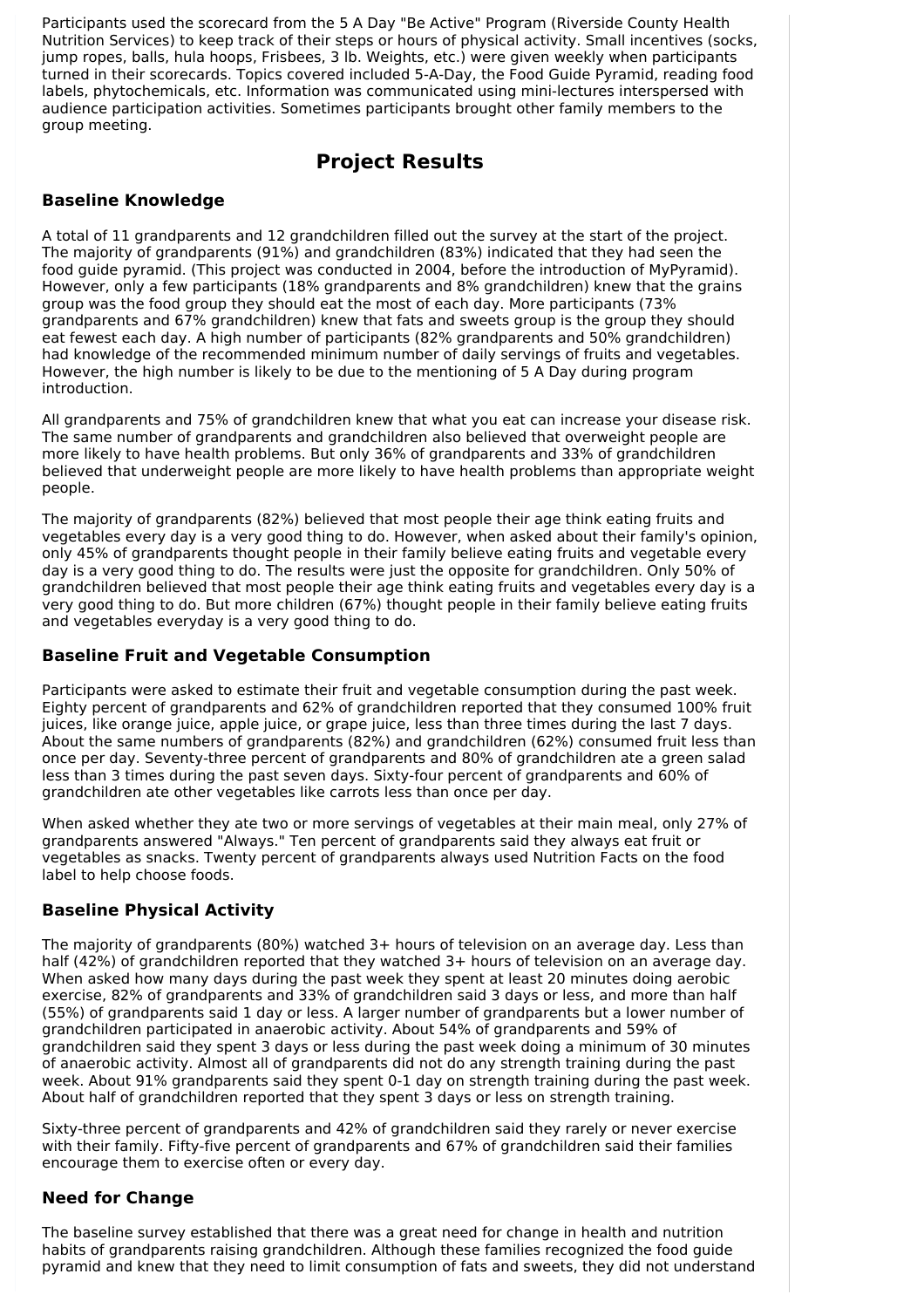how the food guide pyramid works.

The majority of the families were not using Nutrition Facts information on the food labels when they shop for foods. The baseline fruit and vegetable consumption shows that these families are consistent with national data of not getting enough fruits and vegetables as recommended by health experts. The majority of the families were not physically active. Program impact was evaluated based on seven grandparents and nine grandchildren who completed the project. Only participants with matched pre/post tests are evaluated.

### **Impact on Fruit and Vegetable Consumption**

Table 5 shows a comparison of frequency of fruit and vegetable consumption during the past week. The percentage of grandchildren and grandparents who showed improvement in fruit and vegetable consumption varies from 17% to 67%. More than 50% of grandparents showed improvement toward the following desired behaviors: eat more fruits, eat more green salad, eat less French fries, and eat two or more servings of vegetables at their main meal. About 40-50% of grandparents ate more vegetables like carrots and ate more fruit or vegetables as snacks after they completed the project.

The greatest improvement in grandchildren is their consumption of green salad. Almost 70% of grandchildren showed improvement in the frequency of green salad consumption. Over 40% of grandchildren showed improvement toward the following desired behaviors: eat more fruits, eat two or more servings of vegetables at their main meal, and eat fruit or vegetables as snacks.

|                                                                                                             |                      | <b>Grandparents</b>                                                                           | Grandchildren        |                                                                                               |  |
|-------------------------------------------------------------------------------------------------------------|----------------------|-----------------------------------------------------------------------------------------------|----------------------|-----------------------------------------------------------------------------------------------|--|
| <b>During Past 7 Days</b>                                                                                   | %<br><b>Improved</b> | <b>Number of</b><br>participants<br>with<br><b>Matched</b><br><b>Pre/Post</b><br><b>Tests</b> | %<br><b>Improved</b> | <b>Number of</b><br>participants<br>with<br><b>Matched</b><br><b>Pre/Post</b><br><b>Tests</b> |  |
| How many times did<br>you drink 100% fruit<br>juices, like orange<br>juice, apple juice, or<br>grape juice? | 25%                  | 4                                                                                             | 17%                  | 6                                                                                             |  |
| How many times did<br>you eat fruit?                                                                        | 60%                  | 5                                                                                             | 43%                  | 7                                                                                             |  |
| How many times did<br>you eat green salad?                                                                  | 60%                  | 5<br>67%                                                                                      |                      | 6                                                                                             |  |
| How many times did<br>you eat fried<br>vegetables or French<br>fries?                                       | 67%                  | 3                                                                                             | 20%                  | 5                                                                                             |  |
| How many times did<br>you eat any other<br>vegetables, like<br>carrots?                                     | 40%                  | 5                                                                                             | 17%                  | 6                                                                                             |  |
| Do you eat 2 or more<br>servings of vegetables<br>at your main meal?                                        | 60%                  | 5<br>43%                                                                                      |                      | $\overline{7}$                                                                                |  |
| Do you eat fruit or<br>vegetables as snacks?                                                                | 50%                  | 4                                                                                             | 43%                  | $\overline{7}$                                                                                |  |
| When shopping, do you<br>use the Nutrition Facts<br>on the food label to<br>choose foods?                   | 25%                  | 4                                                                                             | 29%                  | 7                                                                                             |  |

#### **Table 5.** Changes in Fruit and Vegetable Consumption

### **Impact on Physical Activity**

Table 6 is a comparison of television and physical activity practice before and after completion of the project. The percentage of grandparents who watched television for 3 or more hours on an average day decreased from 100% to 60%. However, no change is seen in the percentage of grandchildren who watched TV for 3+ hours per day. More grandparents were doing aerobic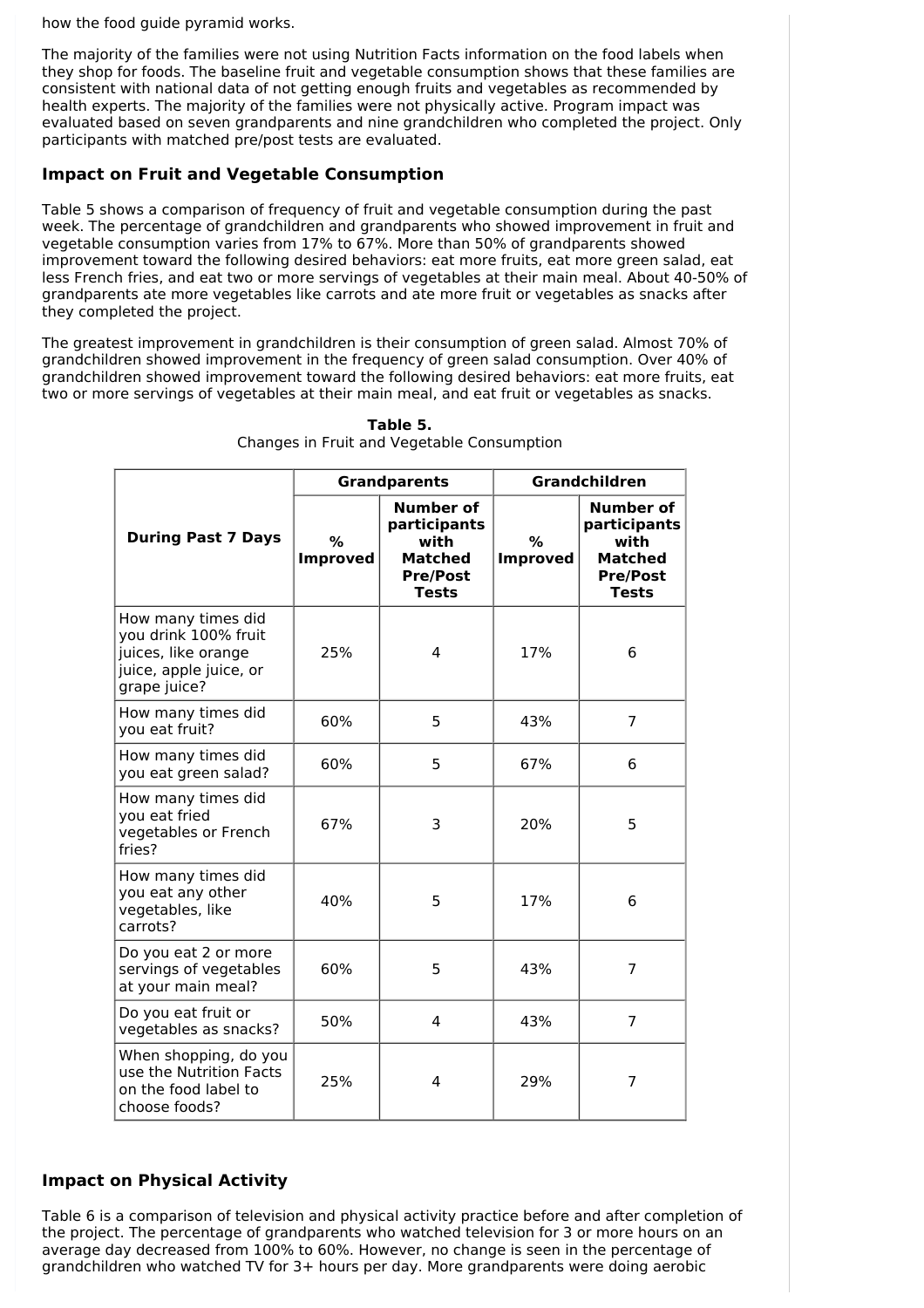activity as at the end of the project and it appears that some had shifted from anaerobic to aerobic activity. The percentage of grandparents who did at least 20 minutes of aerobic activity per day for 3+ days during the past week increased from 20% to 100%, while the percentage of grandparents who did at least 30 minutes of anaerobic activity per day for 3+ days during the past week decreased slightly from 80% to 60%. More grandparents were doing strength training with the handheld weights given to them. The percentage of grandparents who had no strength training at all during the past week decreased from 100% to 60%. The impact of the project on grandchildren's physical activity level was disappointing.

The last group meeting when the post-test was given happened to follow a week of school break for Easter. Since the grandchildren already completed the 6 weeks of President's Challenge Program and there was no school PE activity, these factors might explain their low physical activity level during the week of post-test evaluation. This underscores the need for organized physical activity program to keep children physically active.

The percentage of grandparents who said they exercised with their family often or almost everyday remained the same before and after the project. However, the percentage of grandparents who said their family encouraged them to exercise often or almost everyday increased from 60% to 100%. The percentage of grandchildren who said they exercised with their family often or almost everyday increased from 62% to 100%. The percentage of grandchildren who said their family encouraged them to exercise often or almost everyday also increased from 75% to 88%. Therefore, this project seems to help the families becoming more supportive of each other in being physically active.

|                                                                                                     |          |           | <b>Grandparents</b>                                                                                  | Grandchildren |           |                                                                                                      |  |
|-----------------------------------------------------------------------------------------------------|----------|-----------|------------------------------------------------------------------------------------------------------|---------------|-----------|------------------------------------------------------------------------------------------------------|--|
| <b>Physical Activity</b><br><b>Level and TV</b><br>watching                                         | %<br>Pre | %<br>Post | <b>Number of</b><br><b>Participants</b><br>with<br><b>Matched</b><br><b>Pre/Post</b><br><b>Tests</b> | %<br>Pre      | %<br>Post | <b>Number of</b><br><b>Participants</b><br>with<br><b>Matched</b><br><b>Pre/Post</b><br><b>Tests</b> |  |
| Did at least 20<br>minutes of aerobic<br>activity per day for<br>3+ days during the<br>past week.   | 20%      | 100%      | 5                                                                                                    | 75%           | 25%       | 8                                                                                                    |  |
| Did at least 30<br>minutes of anaerobic<br>activity per day for<br>3+ days during the<br>past week. | 80%      | 60%       | 5                                                                                                    | 50%           | 38%       | 8                                                                                                    |  |
| Had no strength<br>training at all during<br>the past week.                                         | 100%     | 60%       | 5                                                                                                    | 25%           | 12%       | 8                                                                                                    |  |
| Watched 3+ hours of<br>TV on an average<br>day during the past<br>week.                             | 100%     | 60%       | 5                                                                                                    | 50%           | 50%       | 8                                                                                                    |  |
| Exercised with family<br>often or almost<br>everyday.                                               | 40%      | 40%       | 5                                                                                                    | 62%           | 100%      | 8                                                                                                    |  |
| Their family<br>encouraged them to<br>exercise often or<br>almost everyday.                         | 60%      | 100%      | 5                                                                                                    | 75%           | 88%       | 8                                                                                                    |  |

**Table 6.** Changes in Physical Activity

# **Impact on Awareness and Attitude**

Grandparents' comments on mid-project and final-project feedback show that this project made an impact on their awareness and attitude about the need for fruit and vegetable consumption and physical activity. One grandparent said "I was made aware of the consequences of poor choices in my diet and how to get more fruits and vegetables into my grandson's diet."

When asked what changes they have made in their diet as a result of this project, grandparents reported that they had diminished the junk food; ate 3-4 fruits daily and ate more vegetables than just 1 or 2 times a day; ate less sugars and starches; ate less fast foods; and considered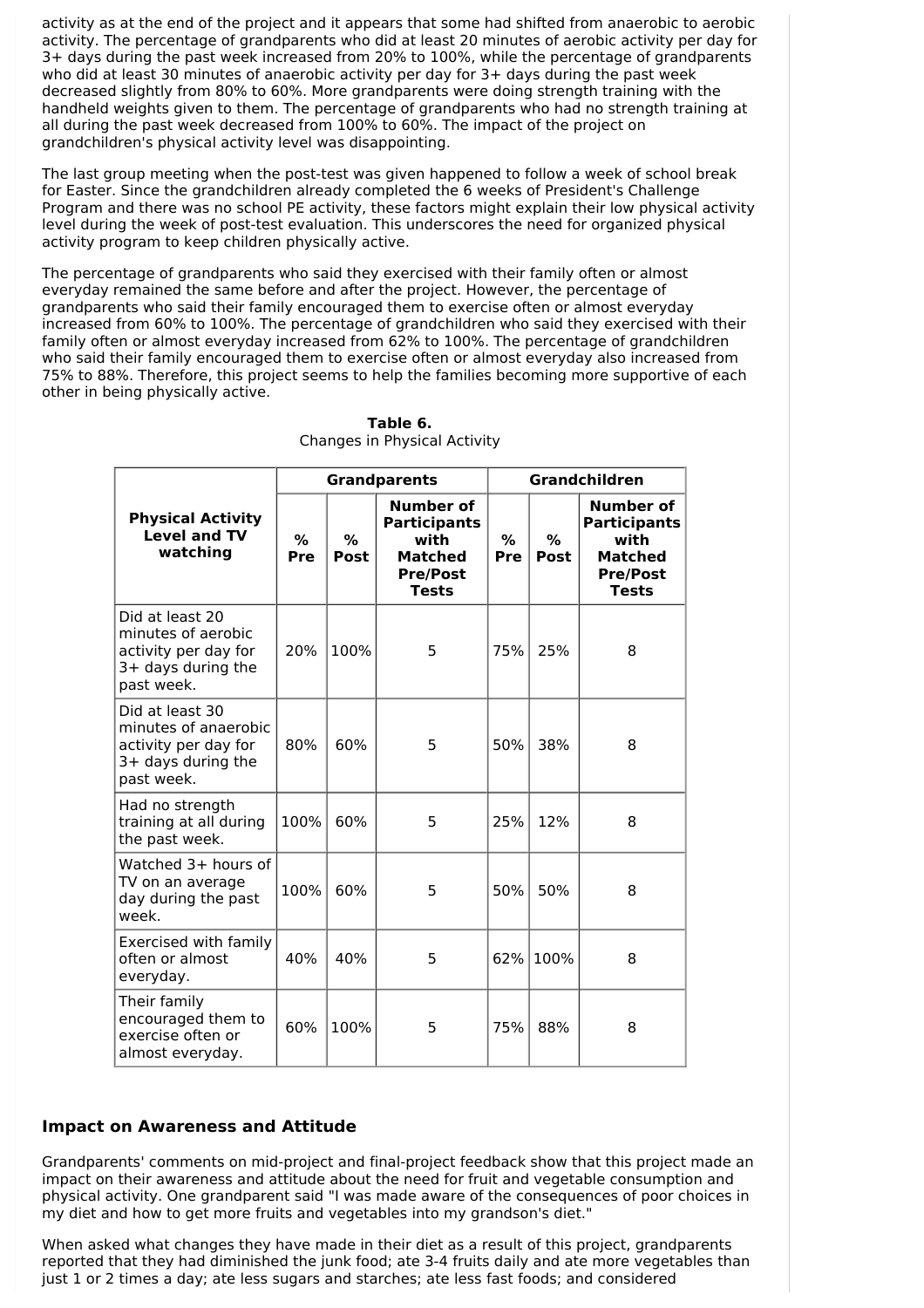fruit/vegetable choices when preparing menu for the week.

When asked what changes they have made in their activity level as a result of this project, grandparents reported that they added exercise and walked more; continued to wear the pedometer and parked at the far end of the parking lots, took the stairs and did more walking; and motivated their family to walk.

When asked whether the project has made any impact on their grandchildren, one grandparent said "Yes, they actually ask for fruits now." Another grandparent said about her grandson "He has been drinking more water daily instead of soda. He eats salads and fruit for lunch at school instead of burgers and fries." Another grandparent said her grandson wanted her to buy mangos and keep 100% fruit juices on hand. In general, the comments were positive and showed that participants were very appreciative of having a project such as this one available to them.

# **Conclusion**

Families of grandparents raising grandchildren are in great need for assistance in making changes in health and nutrition habits, probably more so than traditional families. However, these families have other issues such as custody, etc., to deal with that may not allow them to commit to making lifestyle changes. Programs designed to help grandparents raising grandchildren families in making desirable lifestyle changes should be flexible and long-term.

This project, though small in size, provides preliminary evidence that health and nutrition programs can reach families of grandparents raising grandchildren. A larger study that draws on the lessons learned by this project is needed to more clearly identify the best approaches for assisting grandparents raising grandchildren regarding issues of health and nutrition. This underserved audience could greatly benefit from Cooperative Extension programming.

# **References**

Cason, K., Wenrich, T. R. & Ly, N. (2005). Nutrition Mission--A multimedia educational tool for youth grades 4 - 6. Journal of Extension [On-line], 43(3). Available at: <http://www.joe.org/joe/2005june/tt5.shtml>

Duderstadt, K. G. Advocacy for reducing childhood obesity. (2004). Journal of Pediatric Health Care, 18, 103-105.

Passehl, B., McCarroll, C., Buechner, J., Gearring, C., Smith, A. E., & Koplan, J.P., Liverman, C.T. & Kraak, V.I. (2004). Preventing childhood obesity: Establishing healthy lifestyle habits in the preschool years. Journal of Pediatric Health Care, 18, 315-319.

Koplan, J. P., Liverman, C. T., & Kraak, V. I. (2005). Preventing childhood obesity: Health in the balance: Executive summary committee on prevention of obesity in children and youth. *Journal of* the American Dietetic Association, 105(1):131-138.

Litchfield, R. E., Muldoon, J., Welk, G., Hallihan, J., & Lane, T. (2005). Lighten Up Iowa: An interdisciplinary, collaborative health promotion campaign. *Journal of Extension* [On-line], 43(2). Available at: <http://www.joe.org/joe/2005april/a6.shtml>

National Center for Health Statistics, CDC. (2004). Prevalence of overweight among children and adolescents: United States, 1999-2002. Available at: <http://www.cdc.gov/nchs/products/pubs/pubd/hestats/overwght99.htm>

Nicklas, T. A., Yang, S-J, Baranowski, T., Zakeri, I., & Berenson, G. (2003). Eating patterns and obesity in children, The Bogalusa Heart Study. American Journal of Preventive Medicine, 25(1):9-16.

Robinson, S. F. (2004) Pediatric overweight practice guidelines--Implications for extension educators. Journal of Extension [On-line], 42(3). Available at: <http://www.joe.org/joe/2004june/tt4.shtml>.

Robinson, T. N., & Sirard, J. R. (2005). Preventing childhood obesity: A solution-oriented research paradigm. American Journal of Preventive Medicine, 28(2S2):194-201.

Spoon, M. D., Benedict, J., Leontos, C., & Krelle-Zepponi, N. (1998) Increasing fruit and vegetable consumption among middle school students: Implementing the 5-A-Day program. *Journal of* Extension [On-line], 36(4). Available at: <http://www.joe.org/joe/1998august/a4.html>.

Trowbridge, F. (2004). Preventing childhood obesity: Establishing healthy lifestyle habits in the preschool years. Journal of Pediatric Health Care, 18, 315-319.

[Copyright](http://52.15.183.219/about-joe-copyright-policy.php) © by Extension Journal, Inc. ISSN 1077-5315. Articles appearing in the Journal become the property of the Journal. Single copies of articles may be reproduced in electronic or print form for use in educational or training activities. Inclusion of articles in other publications, electronic sources, or systematic large-scale distribution may be done only with prior electronic or written permission of the *[Journal](http://www.joe.org/joe-jeo.html) Editorial Office, [joe-ed@joe.org](mailto:joe-ed@joe.org)*.